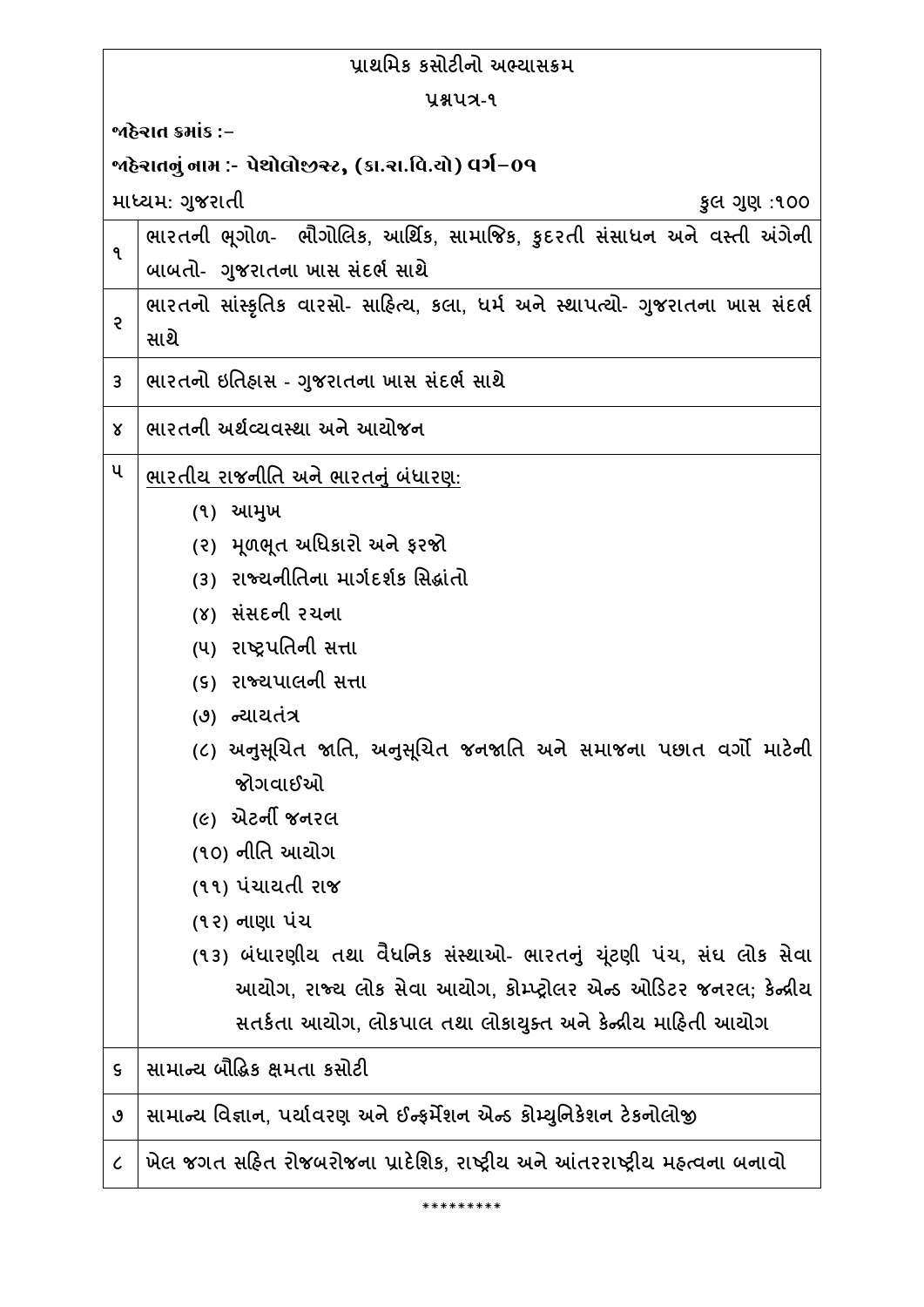## Syllabus of Preliminary Test Paper-1

# **Adv. No. : The post of : Pathologist, (E.S.I.S) Class – 01**

|                | Total Marks-100<br>Medium: Gujarati                                          |
|----------------|------------------------------------------------------------------------------|
| $\mathbf{1}$   | Geography of India- Physical, Economic, Social, Natural Resources and        |
|                | population related topics- with special reference to Gujarat                 |
| $\overline{2}$ |                                                                              |
|                | Cultural heritage of India- Literature, Art, Religion and Architecture- with |
|                | special reference to Gujarat                                                 |
| 3              | History of India with special reference to Gujarat                           |
|                |                                                                              |
| 4              | Indian Economy and Planning                                                  |
| 5              | Indian Polity and the Constitution of India:                                 |
|                | (1) Preamble                                                                 |
|                | (2) Fundamental Rights and Fundamental Duties                                |
|                | (3) Directive Principles of State Policy                                     |
|                | (4) Composition of Parliament                                                |
|                | (5) Powers of the President of India                                         |
|                | (6) Powers of Governor                                                       |
|                | (7) Judiciary                                                                |
|                | (8) Provisions for Scheduled Castes, Scheduled Tribes and backward           |
|                | classes of the society<br>(9) Attorney General                               |
|                | (10) NITI Aayog                                                              |
|                | (11) Panchayati Raj Institutions                                             |
|                | (12) Finance Commission                                                      |
|                | (13) Constitutional and Statutory Bodies: Election Commission of             |
|                | India, Union Public Service Commission, State Public Service                 |
|                | Commission, Comptroller and Auditor General; Central Vigilance               |
|                | Commission,<br>Lokpal and Lokayukta, Central Information                     |
|                | Commission                                                                   |
|                |                                                                              |
| 6              | <b>General Mental Ability</b>                                                |
| 7              | Science, Environment and Information & Communication<br>General              |
|                | Technology                                                                   |
| 8              | Daily events of Regional, National and International Importance including    |
|                | <b>Sports</b>                                                                |

\*\*\*\*\*\*\*\*\*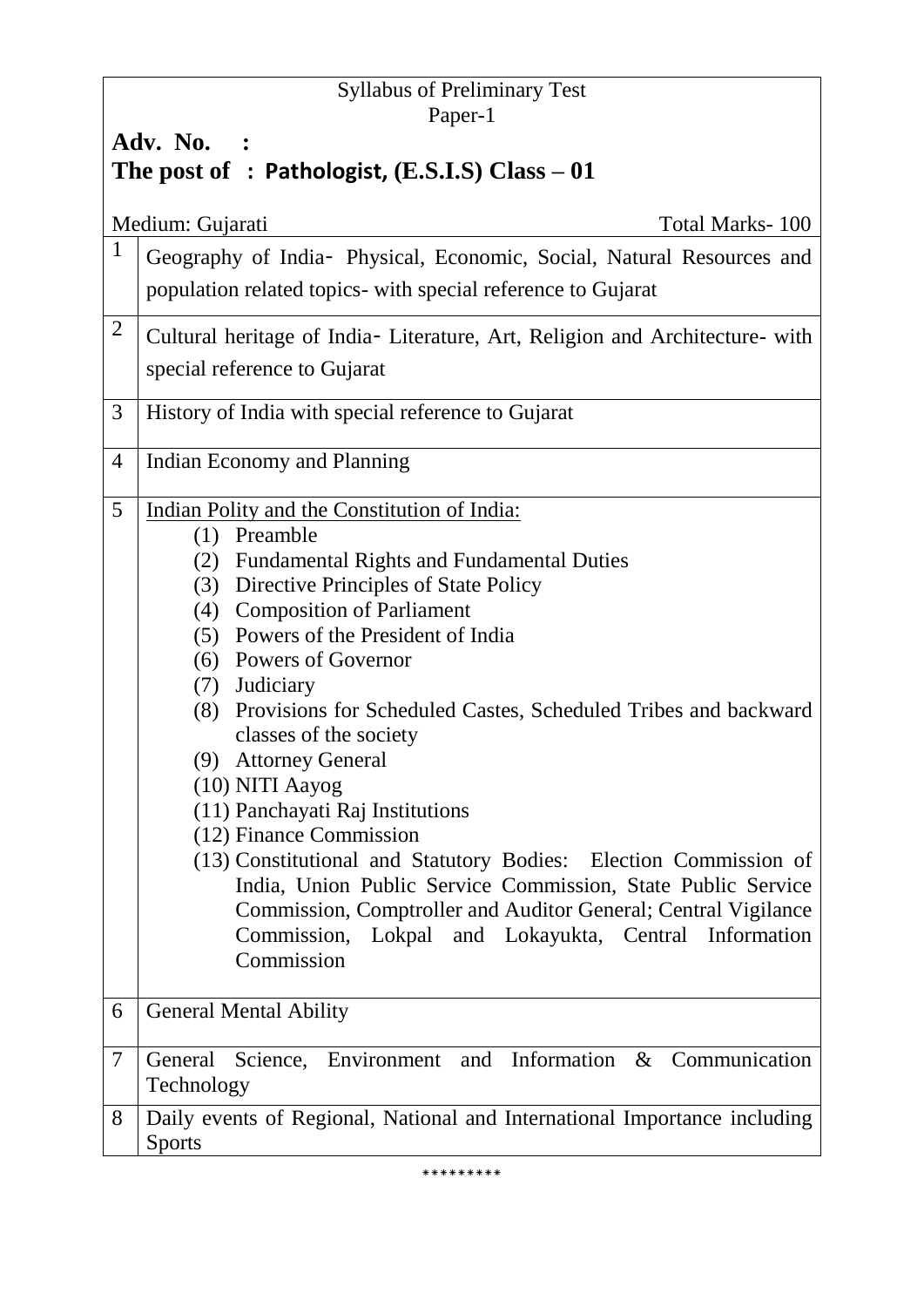**Suggested syllabus for the preliminary test for the recruitment on the post of Pathologist (Specialist Service), Class I in Gujarat Medical Services and** 

### **Services under Employees State Insurance Scheme**

**Marks – 200 Questions - 200 Medium - English**

## **1. Microbiology:**

- $\triangleright$  Stool examination
- $\triangleright$  AFB staining of sputum
- $\triangleright$  Bacterial culture

## **2. Clinical Biochemistry:**

- $\triangleright$  Renal function tests, Liver function tests, Sugar estimation in blood and urine
- $\triangleright$  principles and methodology of quality control in laboratory.

## **3. Pathologic Anatomy:**

- **A) General Pathology:** Normal cell and tissue structure and function. The changes in cellular structure and function in disease. Causes of disease and its pathogenesis. Reaction of cells, tissues, organ systems and the body as a whole to various sub lethal and lethal injuries.
- **B) Systemic Pathology**: The study of normal structure and function of various organ systems and the aetiopathogenesis, gross and microscopic alterations of structure of these organ systems in disease and functional correlation with clinical features.
- **C) Haematology:** The study of Haematology includes all aspects of the diseases of the blood and bone marrow. This would involve the study of the normal, and the causes of diseases and the changes thereof. Laboratory Medicine (Clinical Biochemistry/Clinical Pathology including Parasitology), Transfusion Medicine (Blood Banking),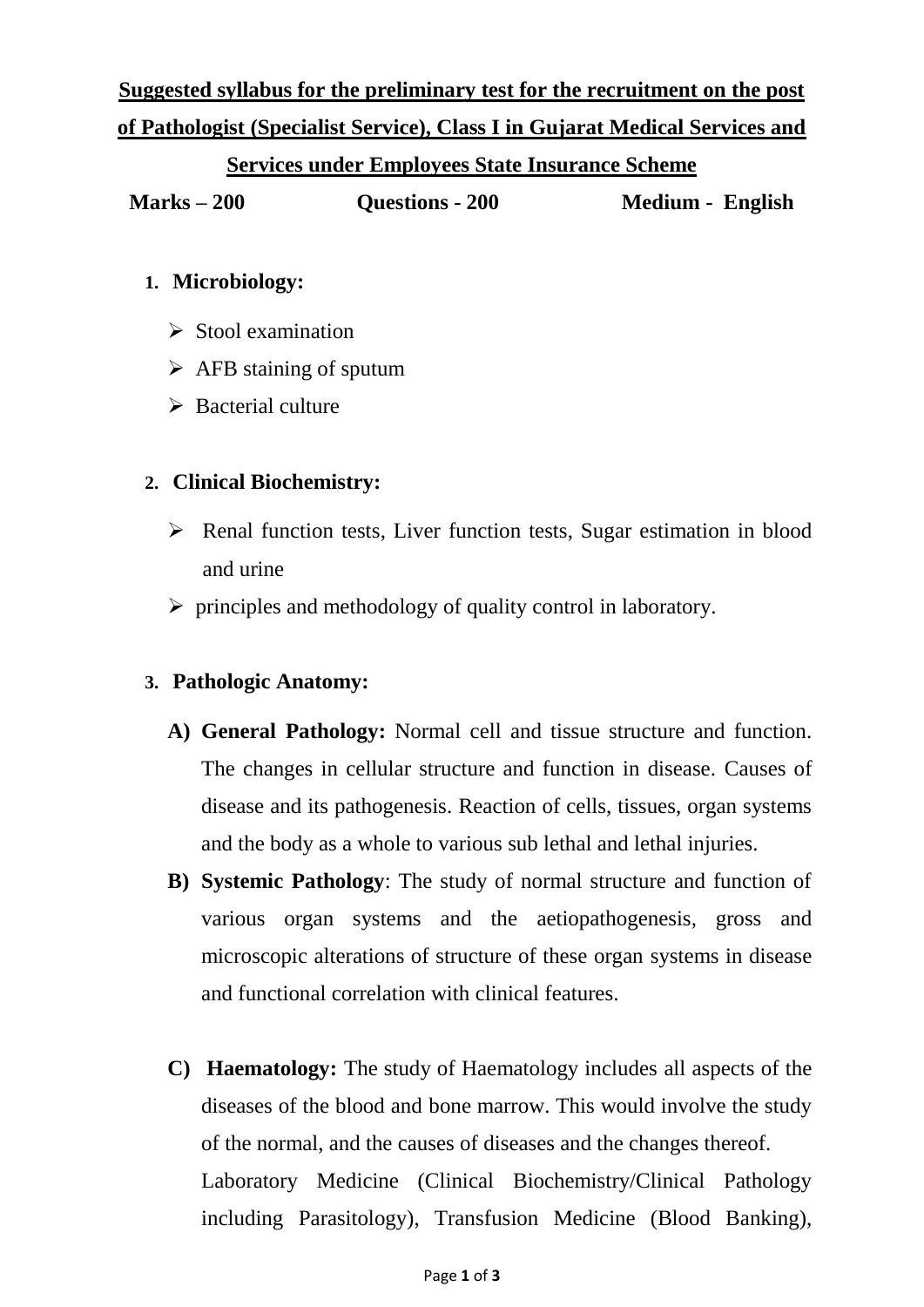Immunopathology, Electron microscopy, Histochemistry, Immunohistochemistry, Cytogenetics, Molecular Biology, Maintenance of records, Information retrieval, use of Computer and Internet in medicine, Quality control, waste disposal

#### **Transfusion Medicine (Blood Banking) Knowledge:**

Basic immunology, ABO and Rh groups, Clinical significance of other blood groups, Transfusion therapy including the use of whole blood and RBC concentrates, Blood component therapy, Rationale of pre-transfusion testing. Infections transmitted in blood. Adverse reactions to transfusion of blood and components, Quality control in blood bank

#### **Basic Sciences (in relation to Pathology)**

- **a) Immunopathology:** ELISA techniques, Radioimmunoassay, HLA typing- Interpret simple immunological tests used in diagnosis of diseases and in research procedures. Immunoelectrophoresis, Immunofluorescence techniques especially on kidney and skin biopsies, Anti-nuclear antibody (ANA) Anti-neutrophil cytoplasmic antibody (ANCA)
- **b) Electron Microscopy**: Principles and techniques of electron microscopy and the working of an electron microscope (including Transmission and Scanning Electron microscope: TEM and SEM
- **c) Enzyme Histochemistry: P**rinciples, use and interpretation of commonenzyme histochemical procedures (Alkaline Phosphatase, Acid Phosphatase, Glucose-6-Phosphate Dehydrogenase, Chloroacetate Esterase).